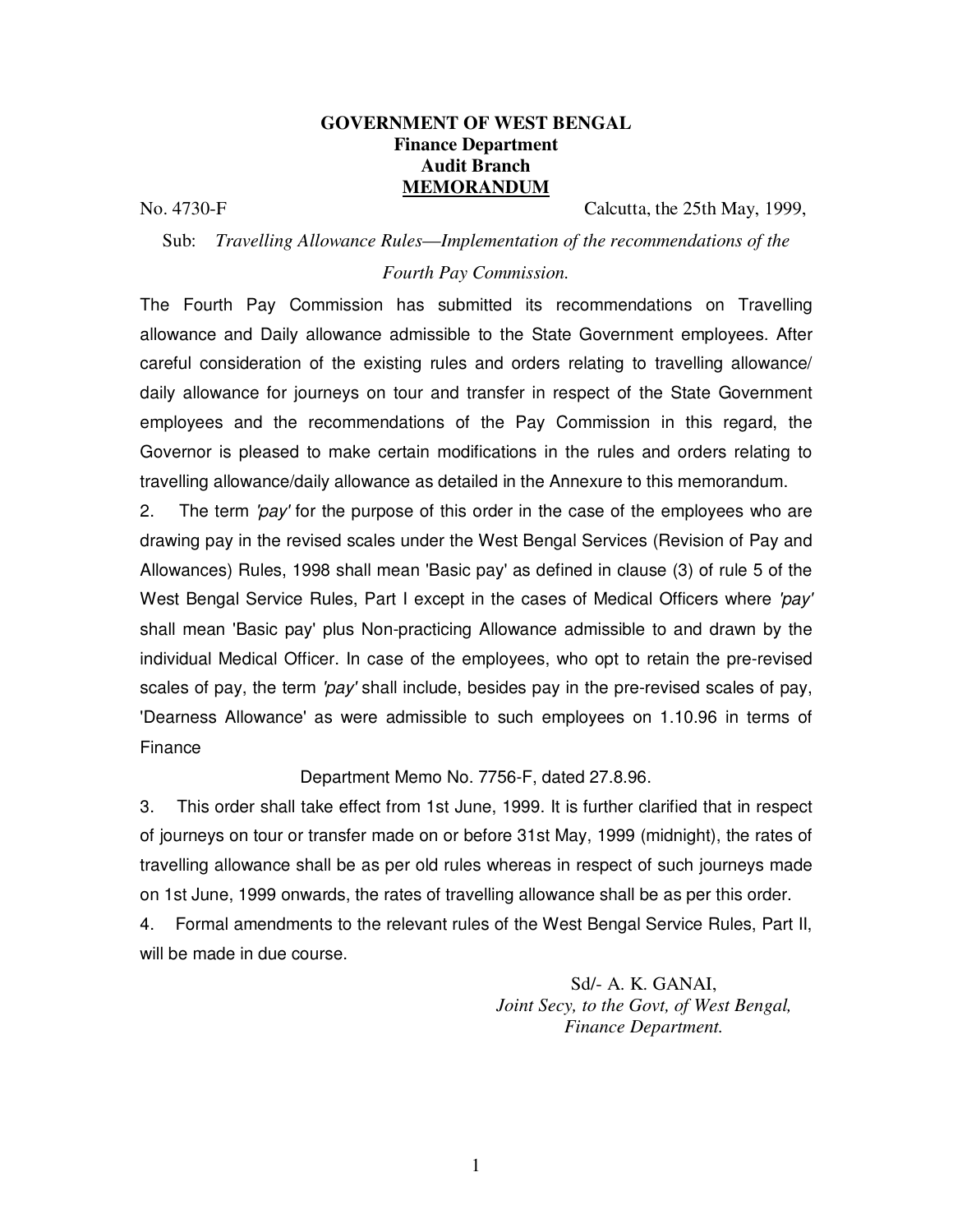# **ANNEXURE TO FINANCE DEPARTMENT MEMORANDUM NO. 4730-F, DATED 25TH MAY, 1999**

### **1.1 Revised classification of the Government employees in pay ranges** :

**A.** In suppression of rule 22 of the West Bengal Service Rules, Part II and Finance Department Memo No. 5299-F, dt. 1.6.90, for the purpose of travelling allowance Government employees will henceforth be grouped into the following number of pay ranges:

| Group No. | Pay range                                     |
|-----------|-----------------------------------------------|
|           | Rs. 16,400 and above.                         |
| Ш         | Rs. 8,000 and above but less than Rs. 16,400. |
| Ш         | Rs. 6,500 and above but less than Rs. 8,000.  |
| IV.       | Rs. 4,100 and above but less than Rs. 6,500.  |
| v         | Below Rs. 4,100.                              |

B. The members/incumbents of the following services/posts shall be deemed to belong to such Group in terms of pay range as mentioned hereunder irrespective of the pay/consolidated pay drawn by them:

(a) The members of Indian Administrative Service, Indian Police Service, Indian Forest Service will be included in Group No. II in terms of pay range irrespective of the pay drawn by them unless they are already included in Group No. I on the basis of their pay.

(b) Confidential Assistants to the Chief Minister, Ministers and Minister of State, Political Secretary to the Chief Minister will be included in Group No. II except for the purpose of daily allowance, which will be regulated by separate order.

(c) The Jamadars of the Eastern Frontier Rifles will be included in Group No. III.

(d) The Motor Drivers (Special Cadre) exclusively for the Ministers and the Attendants to the Ministers, the Ministers of State or the Deputy Ministers will be treated as belonging to Group No. V.

# **1.2 Travelling allowance for undertaking journeys in higher class of accommodation:**

A Government employee performing a journey for which travelling -allowance is admissible is required to travel by the class of accommodation to which his pay range entitles him. However, if a Government employee travels in a higher class of accommodation by air, rail, ship, bus etc. than one by which he is required to travel under the rules, the reimbursement shall be limited to the fare of the entitled class of accommodation only.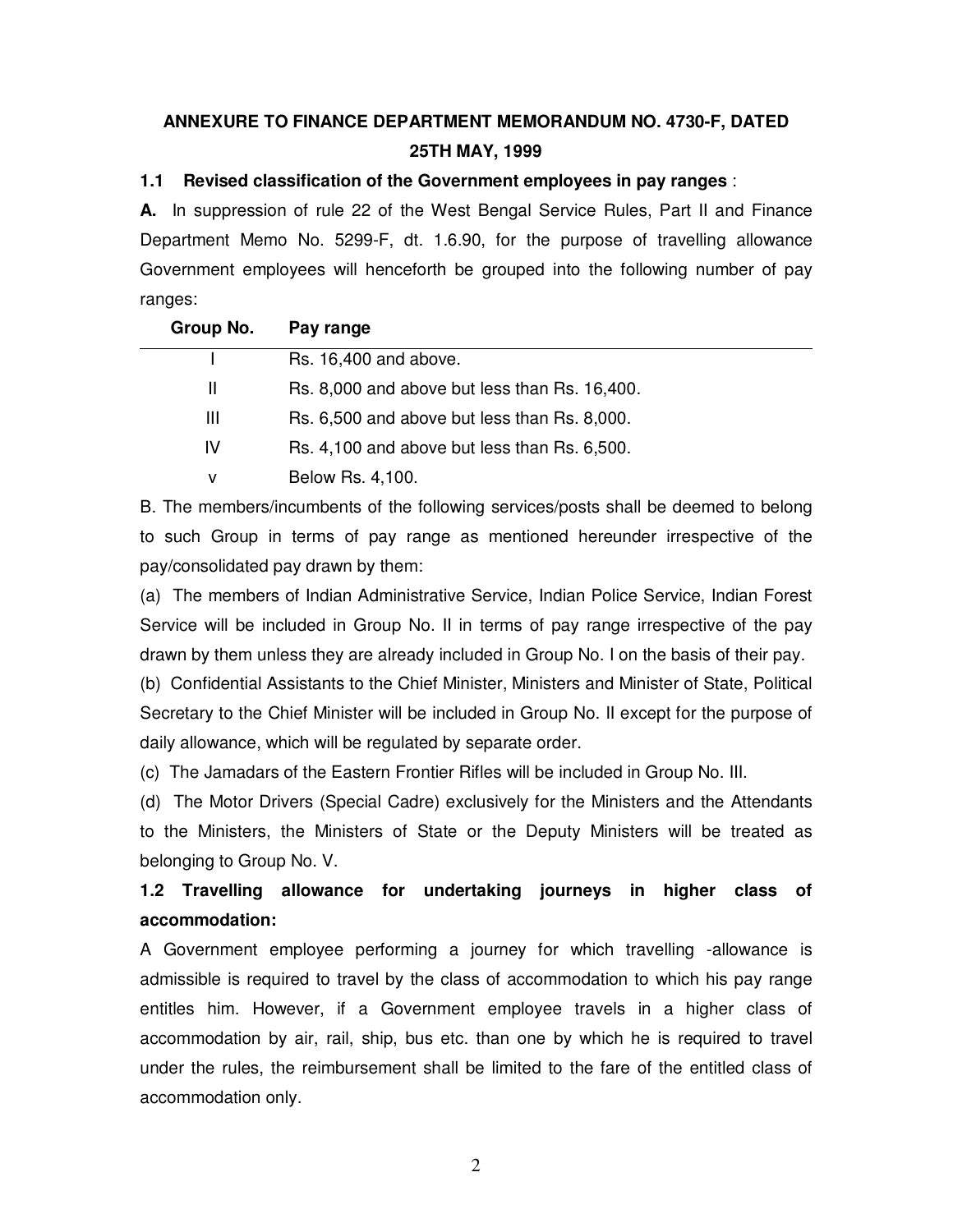# **2. Accommodation Entitlements for Journeys on Tour:**

# **A. Mileage Allowance for journeys by Air:**

**(a)** In partial modification of the provisions of rule 53A of the West Bengal Service Rules, Part II and in suppression of Finance Department Memo No. 5299-F, dt. 1.6.90 and the orders subsequently issued from time to time in this connection

for travel by air within the country officers drawing pay of Rs. 16,400 anc above, may in the exigency of public service travel by air on tour at theii discretion. Such officers in receipt of pay between Rs. 12,300 and Rs. 16,40( may also be permitted to travel by air on tour at their discretion provided th? distance involved is more than 500 kms. and the journey cannot be performed overnight by direct train service/direct sleeper-coach service.

State Service Officers drawing pay of Rs. 10,000 and above, and All India Service Officers irrespective of the amount of pay drawn by them may be permitted to travel by air from districts of Darjeeling, Jalpaiguri, Cooch Behar and Dinajpur to Calcutta and back subject to the existing terms and conditions. Such officers posted in Calcutta may also perform journey by air to the aforesaid North Bengal districts with the approval of the Departmental Secretaries.

# **(b) Class of accommodation for the purpose of air travel will be as follows:**

(i) Government employees who will be authorised to travel by air within India, will be entitled to travel by Economy (Tourist) Class. None will be allowed to undertake journey by a higher class than the lowest class of accommodation available on the Indian Airlines. (ii) In the case of international travel, the Ministers and Officers of and above the rank of Secretary will be entitled to travel by Business Class or Club Class. All other Officers who will be authorised to travel by air abroad will have to travel by Economy Class.

(c) The Officers who are entitled to perform journey by air or specially permitted by the Government to travel by air may, if necessary, undertake journey by air-service offered by the Private Airlines provided the lowest class of accommodation is availed of in such cases of air-travel.

# **B. Entitlement to rail accommodation and mileage allowance:**

In partial modification of rules 37 and 37A of the West Bengal Service Rules, Part II and in suppression of Finance Department Memo No. 5299-F, dt. 1.6.90, the pay ranges and the travel entitlements for journeys by rail on *tour* and *transfer* shall be as follows:

| Pay Range<br>Rajdhani Express | Shatabdi Express | Other<br>Trains |
|-------------------------------|------------------|-----------------|
|-------------------------------|------------------|-----------------|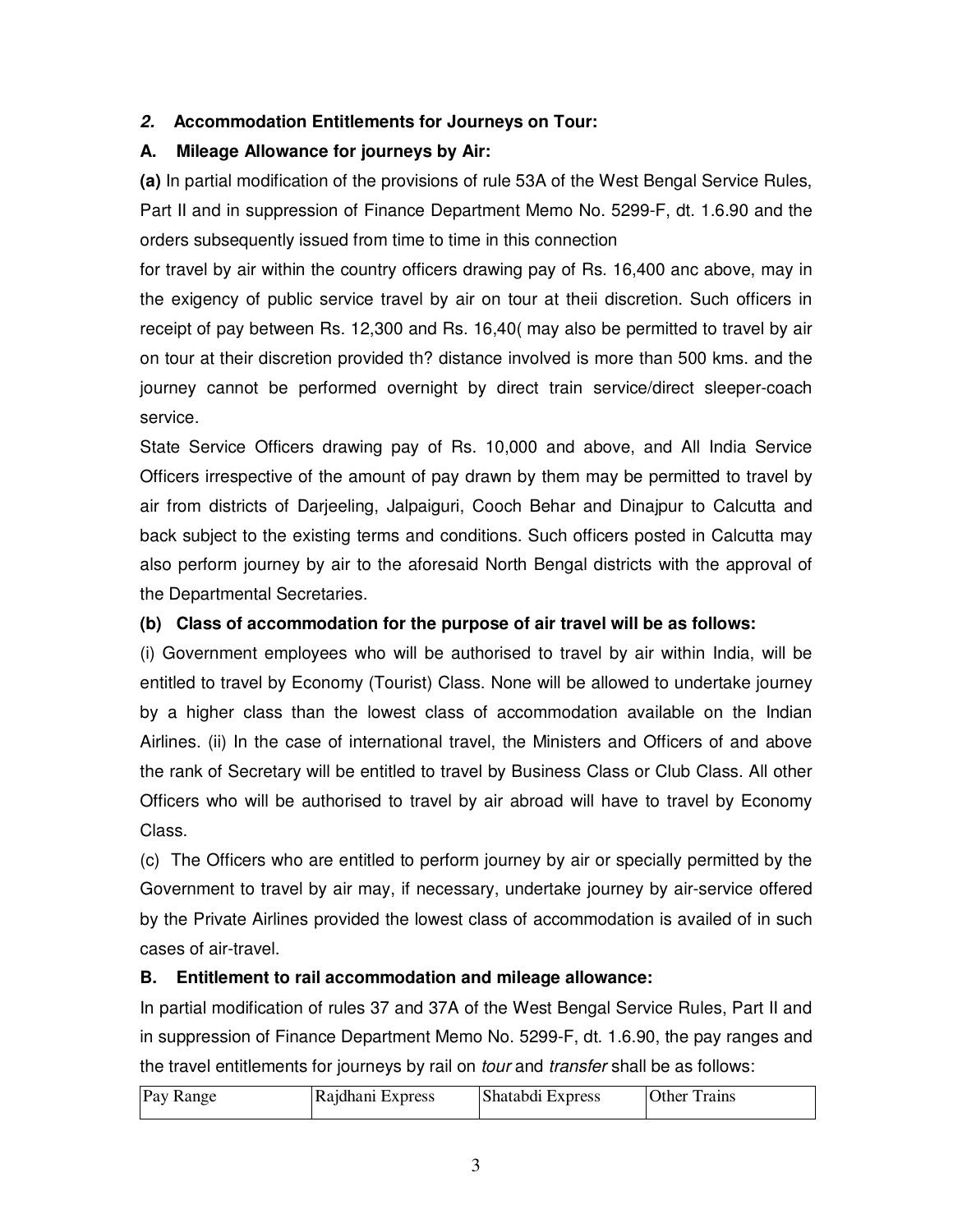| $\vert$ Rs. 16,400 and above<br>$\textsf{Rs.} 8,000$ and above<br>but less than<br>Rs. 16,400. | A.C. First Class<br>A.C. II-Class 2-Tier<br>Sleeper | Executive Class A.C.<br>Chair Car | A.C. First Class<br>A.C. II-Class 2-Tier<br>Sleeper                         |
|------------------------------------------------------------------------------------------------|-----------------------------------------------------|-----------------------------------|-----------------------------------------------------------------------------|
| $\vert$ Rs. 6,500 and above but $\vert$ -Do-<br>less than $Rs. 8,000$                          |                                                     | $-Do-$                            | <sup>1</sup> First Class/A.C. II-<br>Class 3-Tier<br>Sleeper/A.C. Chair Car |
| $\vert$ Rs. 4,100 and above but $\vert$ -Do-<br>less than Rs. $6,500$                          |                                                     | $-DO$                             | $-DO$                                                                       |
| Below Rs. $4,100$                                                                              | $-Do-$                                              | $-Do-$                            | <b>Second Class Sleeper</b>                                                 |

### **C. Mileage allowance for travel by Sea or by River in a Steamer:**

**(a)** The general entitlements for journeys by Sea or by River in a steamer under rule 41

of the West Bengal Service Rules, Part II are revised as indicated below:

| Pay range                                              | <b>Entitlement of Class of accommodation</b>       |  |  |
|--------------------------------------------------------|----------------------------------------------------|--|--|
|                                                        |                                                    |  |  |
| Officers drawing pay of Rs. 8,000                      | : Highest Class.                                   |  |  |
| and above Rs. 6,500 and above, but less than           | : If there be two Classes only on the Steamer,     |  |  |
| Rs. 8,000                                              | the lower Class.                                   |  |  |
| $\text{Rs. } 4,100$ and above, but less than Rs. 6,500 | : If there be two Classes only on the Steamer,     |  |  |
| Less than Rs. $4,100$                                  | the lower Class; if there be three Classes, the    |  |  |
|                                                        | middle                                             |  |  |
|                                                        | or the second Class; and if there be four Classes, |  |  |
|                                                        | the third Class : The lowest Class.                |  |  |

(b) In modification of the 'State Government decision' below rule 41 of the West Bengal Service Rules, Part II, the entitlement for travel between mainland and Andaman and Nicobar Islands and Lakshadweep Group of Islands by Ships operated by the Shipping Corporation of India Limited will be as follows:

| <b>Pay range</b>                                | <b>Entitlement of Class of accommodation</b> |
|-------------------------------------------------|----------------------------------------------|
| Officers drawing pay of Rs. 8,000 and<br>above  | l: Deluxe Class.                             |
| Rs. 6,500 and above, but less than Rs.<br>8,000 | : First/'A'-Cabin Class.                     |
| Rs. 4,100 and above, but less than Rs.<br>6,500 | : Second/'B'-Cabin Class.                    |
| Less than Rs. $4,100$                           | : Bunk Class.                                |

<sup>-</sup><sup>1</sup> Note: All Government employees who are entitled to travel on tour/transfer by First Class/A.C.<br>II-Class 3-Tier Sleeper/ A.C. Chair Car may, at their discretion travel by A.C II-Class 2-Tier A.C. Chair Car may, at their discretion travel by A.C II-Class 2-Tier Sleeper where any of the direct trains, connecting the originating and destination stations by the direct shortest route do not provide these three Classes of accommodation.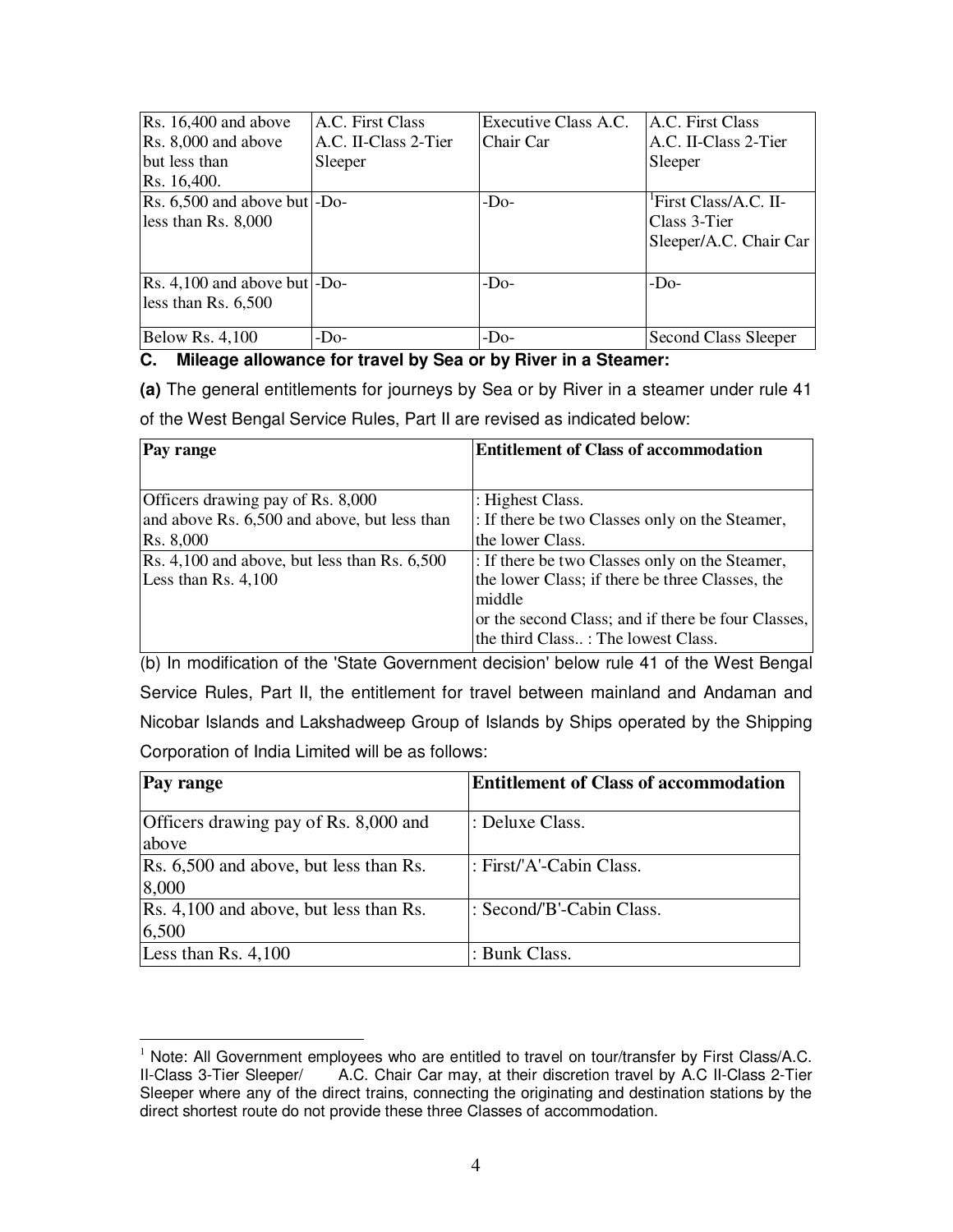(c) For journeys on official tours the Ministers and the officers drawing pay of Rs. 16,400 and above will be entitled to travel by the Business Class in the Catamaran "Silverjet", linking Calcutta with Haldia.

### **D. Mileage allowance for journey by Road:**

In modification of rule 47 of the West Bengal Service Rules, Part II and in suppression of Finance Department Memo No. 5299-F, dt. 1.6.90. for journey by road on tour allowance for distance travelled will be calculated at the following revised rates:

| Pay range                                           | <b>Entitlements</b>                                                                                                                                                  |
|-----------------------------------------------------|----------------------------------------------------------------------------------------------------------------------------------------------------------------------|
| <b>I.</b> Rs. 8,000 and above                       | :Actual fare by any type of public bus including air-conditioned bus;<br>Or,                                                                                         |
|                                                     | Rs. 5/- per km. for journey by taxi/-own car;<br>Or,                                                                                                                 |
|                                                     | Rs. 2/- per km. for journeys by auto-rickshaw, own scooter/motor cycle/<br>moped etc.;                                                                               |
|                                                     | Or,                                                                                                                                                                  |
|                                                     | 60 paise per km. for journey by bicycle or foot.                                                                                                                     |
| less than $Rs. 8,000$                               | II. Rs. 6,500 and above but : Actual fare by any type of public bus excluding air-conditioned bus;<br>Or,                                                            |
|                                                     | Rs. 5/- per km. for journey by taxi/ own car;                                                                                                                        |
|                                                     | Or                                                                                                                                                                   |
|                                                     | Rs. 2/- per km. for journeys by auto-rickshaw, own scooter/motor cycle/<br>moped etc.;                                                                               |
|                                                     | Or,                                                                                                                                                                  |
|                                                     | 60 paise per km. for journey by bi-cycle or foot.                                                                                                                    |
| III. Rs. 4,100 and above<br>but less than Rs. 6,500 | : Actual fare by any type of public bus excluding air-conditioned bus;<br>Or, Rs. 2/- per km. for journeys by auto-rickshaw, own scooter/motor<br>cycle/ moped etc.; |
|                                                     | Or, 60 paise $\wedge$ per km. for journeys by bicycle or foot                                                                                                        |
| IV. Below Rs. 4,100                                 | : Actual fare by ordinary public bus only;                                                                                                                           |
|                                                     | Or,                                                                                                                                                                  |
|                                                     | Rs. 2/- per km. for journeys by auto-rickshaw, own scooter/motor cycle/<br>moped etc.;                                                                               |
|                                                     | Or,                                                                                                                                                                  |
|                                                     | 60 paise per km. for journeys by bicycle or foot.                                                                                                                    |

#### **Notes:**

1. Tanga, cycle-rickshaw and man-driven rickshaws will be equated to journey by scooter/motor cycle.

2. Officers belonging to the categories at III and IV above will not be eligible for travel by taxi/own car or taking a single seat in a taxi. If they travel by taxi for whatever reason, the mileage will be limited to Rs. 2/- per km. or actual expenses incurred whichever is less.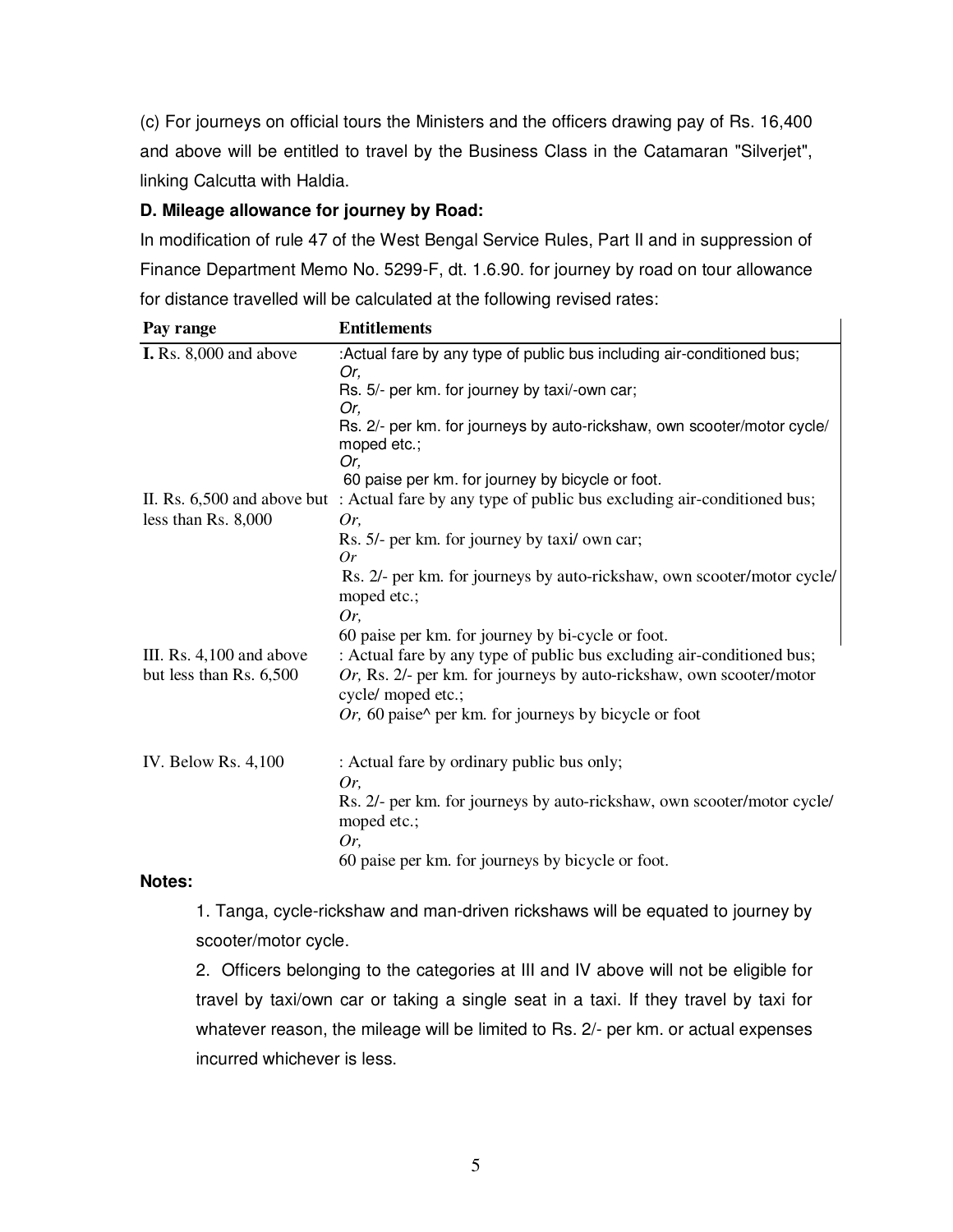3. Special types of bus fare may also be allowed to the Officers belonging to the categories at IV above in exigencies of public service subject to the existing terms and conditions on the basis of the certificate of the Controlling Officer.

4. Subject to the existing conditions as laid down in Note 2 below rule 88 of the West Bengal Service Rules, Part II for hiring taxis for official use within 8 km. of the headquarters of a Government employee, the existing ceiling of the total taxi hire or similar other conveyance hire in any one month as laid down in clause (6) of the said Note 2 will be Rs. 100/- in respect of a Government employee.

5. Subject to the existing conditions as laid down in Note 3 below rule 88^ the West Bengal Service Rules, Part II for official journeys on tour from residence or office to Air-port/Railway Station/Bus Stand and vice-versa, actual taxi hire charges may be reimbursed to the officers belonging to the pay range Rs. 8,000/ and above, without having any existing maximum ceiling.

#### . **Daily Allowance:**

**I.** Subject to the existing provisions in rule 57 of the West Bengal Service Rules, Part II and in supersession of Finance Department Memo No. 5299-F, dated 1.6.90, the rates of daily allowance are revised as follows: **(A) When the Government employee stays in Government/Public Sector Guest Houses, Dak Bunglows or makes his own arrangements:**

| Pay range                                        | <b>Ordinary Localities</b> | Calcutta, Darjeeling<br>District <i>{except Siliguri Sub-</i><br>division) |
|--------------------------------------------------|----------------------------|----------------------------------------------------------------------------|
| Rs. $16,400$ and above                           | Rs. 135                    | Rs. 260                                                                    |
| Rs. 8,000 and above, but less than Rs.<br>16,400 | Rs. 120                    | Rs. 230                                                                    |
| Rs. 6,500 and above, but less than Rs.<br>8,000  | Rs. 105                    | Rs. 200                                                                    |
| Rs. 4,100 and above, but less than Rs.<br>6,500  | Rs. 90                     | Rs. 170                                                                    |
| <b>Below Rs. 4,100</b>                           | Rs. 55                     | Rs. 105                                                                    |

| (B) When the Government employee stays in a hotel or other establishment providing board |
|------------------------------------------------------------------------------------------|
| and/or lodging at Scheduled Tariffs:                                                     |

| Pay range              | Ordinary<br><b>Localities</b> | Calcutta,<br><b>Darjeeling</b><br>District (except |
|------------------------|-------------------------------|----------------------------------------------------|
|                        |                               | Siliguri Sub-division)                             |
| Rs. $16,400$ and above | Rs. 335                       | Rs. 650                                            |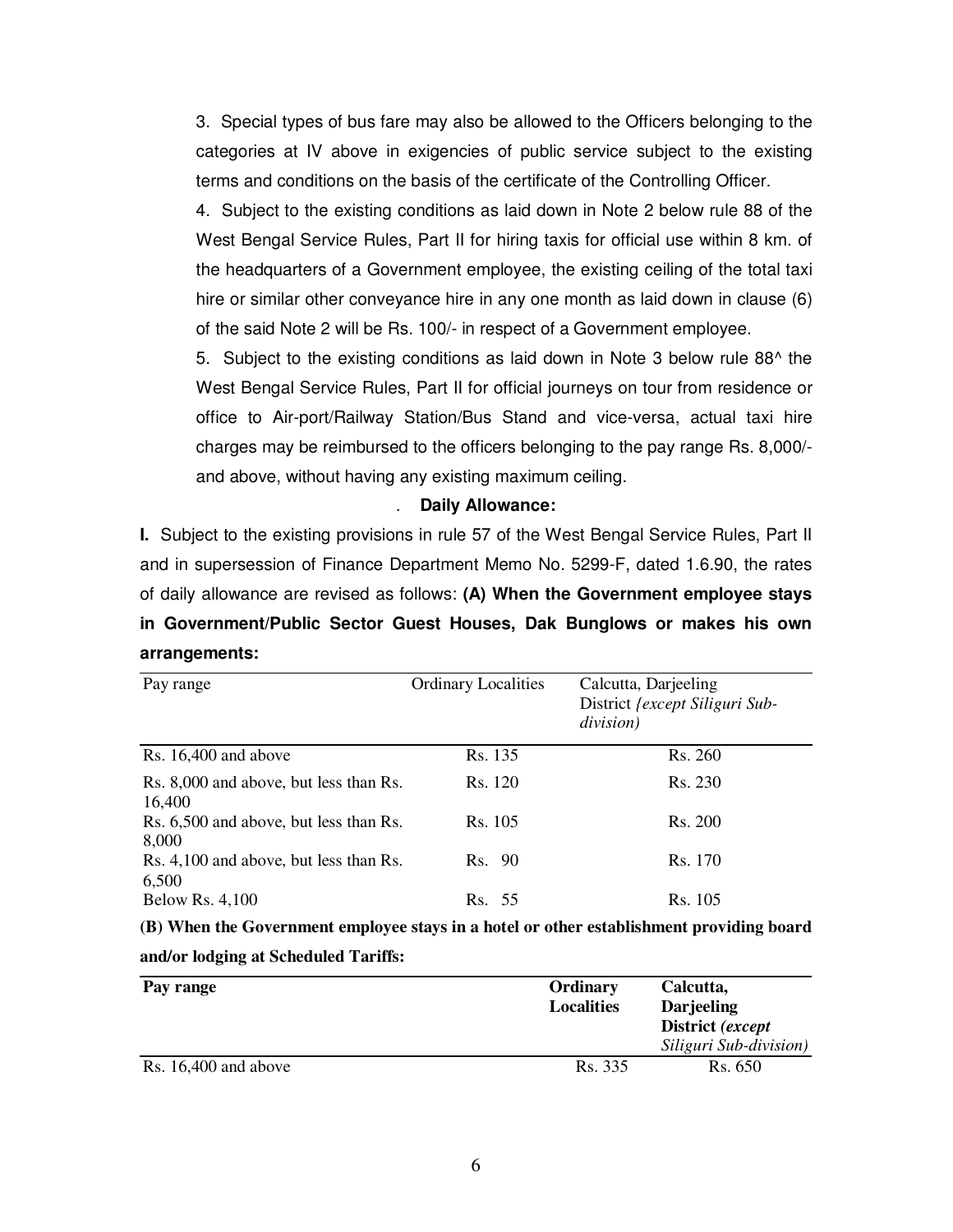| Rs. $8,000$ and above, but less than Rs. $16,400$ | Rs. 225 | Rs. 505 |
|---------------------------------------------------|---------|---------|
| Rs. $6,500$ and above, but less than Rs. $8,000$  | Rs. 200 | Rs. 380 |
| Rs. $4,100$ and above, but less than Rs. $6,500$  | Rs. 130 | Rs. 245 |
| <b>Below Rs. 4,100</b>                            | Rs. 65  | Rs. 125 |
|                                                   |         |         |

### **Notes:**

1. For the purpose of daily allowance, journey to Salt Lake Notified Area will be treated as a journey within the peripheral areas of Calcutta Municipal Corporation. So, special rates of daily allowance which apply now to officers whose headquarters are not within the limit of Calcutta Municipal Corporation, will also be admissible for journeys to Salt Lake to those whose headquarters are neither at Calcutta nor at Salt Lake.

2. For journeys to the offices located in Calcutta in connection with official duties from the places like Salt Lake, Dum Dum, Baranagore, Howrah Sadar etc. and vice-versa, no daily allowance will be admissible. Government employees performing such journeys will be entitled to recover the actual expenses only in terms of rule 88 of the West Bengal Service Rules, Part II irrespective of the distance travelled.

# **II. Daily allowance for continuous halts:**

In modification of rule 73 of the West Bengal Service Rules, Part II, the admissibility of daily allowance at a place outside Government employees' headquarters for continuous halts will be as follows:

| First 60 days                     | : Full daily allowance; |
|-----------------------------------|-------------------------|
| Beyond 60 days and up to 180 days | : Half daily allowance; |
| Beyond 180 days                   | $\therefore$ Nil.       |

**III. T.A. entitlement to the Government employees deputed to undergo a course of Training in India:** In modification of rule 73A of the West Bengal Service Rules, Part II and in suppression of Finance Department Memo No. 5299-F, dt. 1.6.90 admissibility of daily allowance when an Officer is deputed by the Government for any training/ refresher course or the like within India entirely in the interest of the State, will be as follows:

(i) When the Government employee is deputed for training outside his headquarters, where board and lodging are not provided:

| First 180 days                                              | : Full daily allowance;  |
|-------------------------------------------------------------|--------------------------|
| Beyond 180 days                                             | Nil.                     |
| Training institutes where board and lodging facility exist: |                          |
| First 30 days                                               | : Full daily allowance;  |
| Next 150 days                                               | : Half daily allowances. |

**Note:** The existence of board and lodging facilities at particular training centre would also include cases where a messing-system available at the centre is run on cooperative basis.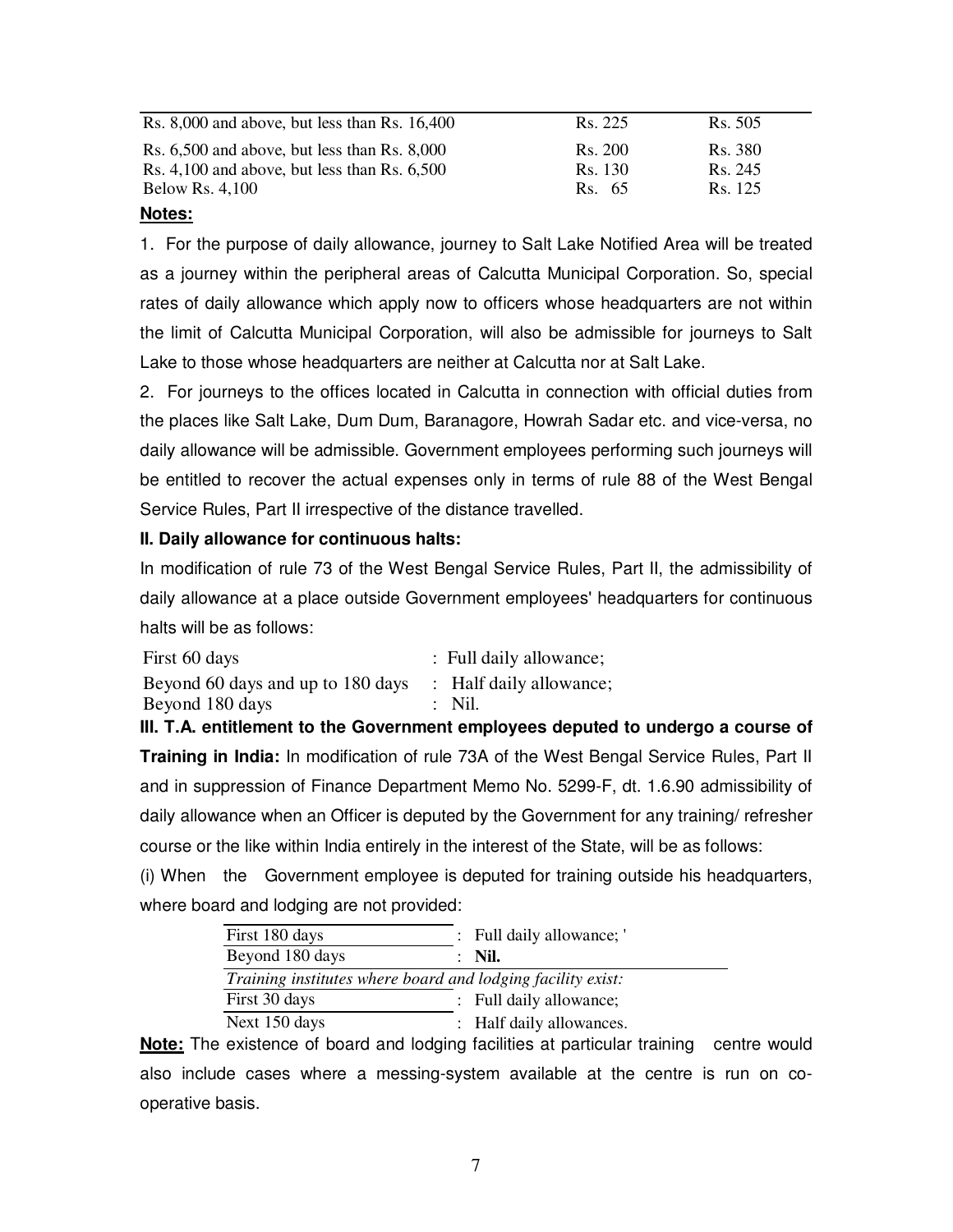(ii) In all cases of Government sponsored training programmes which are residential, and where board and lodging at the Training Institute are compulsory and are provided at fixed rates, a special allowance in lieu of daily allowance will be admissible to Government employees deputed to undergo such training courses. The special allowance, irrespective of the period of the training course, will be calculated as follows: Outstation participants : Actual expenditure on board and lodging *plus* daily allowance at 25% of the rate admissible for the place of halt. Local participants : Actual expenditure on board and lodging only. **Notes:**

1. The term "board and lodging charges at fixed rates" will mean anc include the expenditure on working lunch, breakfast, tea etc. as wel as lodging charges as are borne by the Training Institute as per prescribec rates.

2. In residential training programmes, the participants who are specially permitted to stay outside the Training Institute will be eligible to draw only the daily allowance, if any, admissible to them under normal T.A rules.

**4. Payment of Incidental charges abolished:** The existing system of paying incidental to cover on the way expenses for journey by rail, steamer, road or by air under rules 37A, 38, 42, 49 and 54 of the West Benga Service Rules, Part II is hereby abolished. A Government employee on tour wil henceforth draw the actual fare for journeys by rail, sea or air, or the revised rate of road mileage, as the case may be, and in addition draw daily allowance for th< entire absence from headquarters starting from departure from headquarters anc ending with arrival at headquarters to cover both on the way expenses as well a expenses for halt at out-station.

**5. Local journey redefined: In** partial modification of rule 71B of the West Bengal Service Rules, Part II, the term of 'local journey' shall henceforth be construed to mean a journey to a temporary duty

point beyond 8 kms. from the permanent duty point at headquarters but within a radius of 20 kms. thereof.

#### **Notes:**

1. For such local journeys other conditions remaining the same, a Government employee shall draw, for journey involved, mileage allowance and in addition draw 50% of daily allowance calculated at the rates laid down in rule 71A of the West Bengal Service Rules, Part II i.e. where the absence from headquarters is for less than twelve hours but exceeding six hours and exceeding twelve hours at 35% and 50% respectively of the normal rate of daily allowance.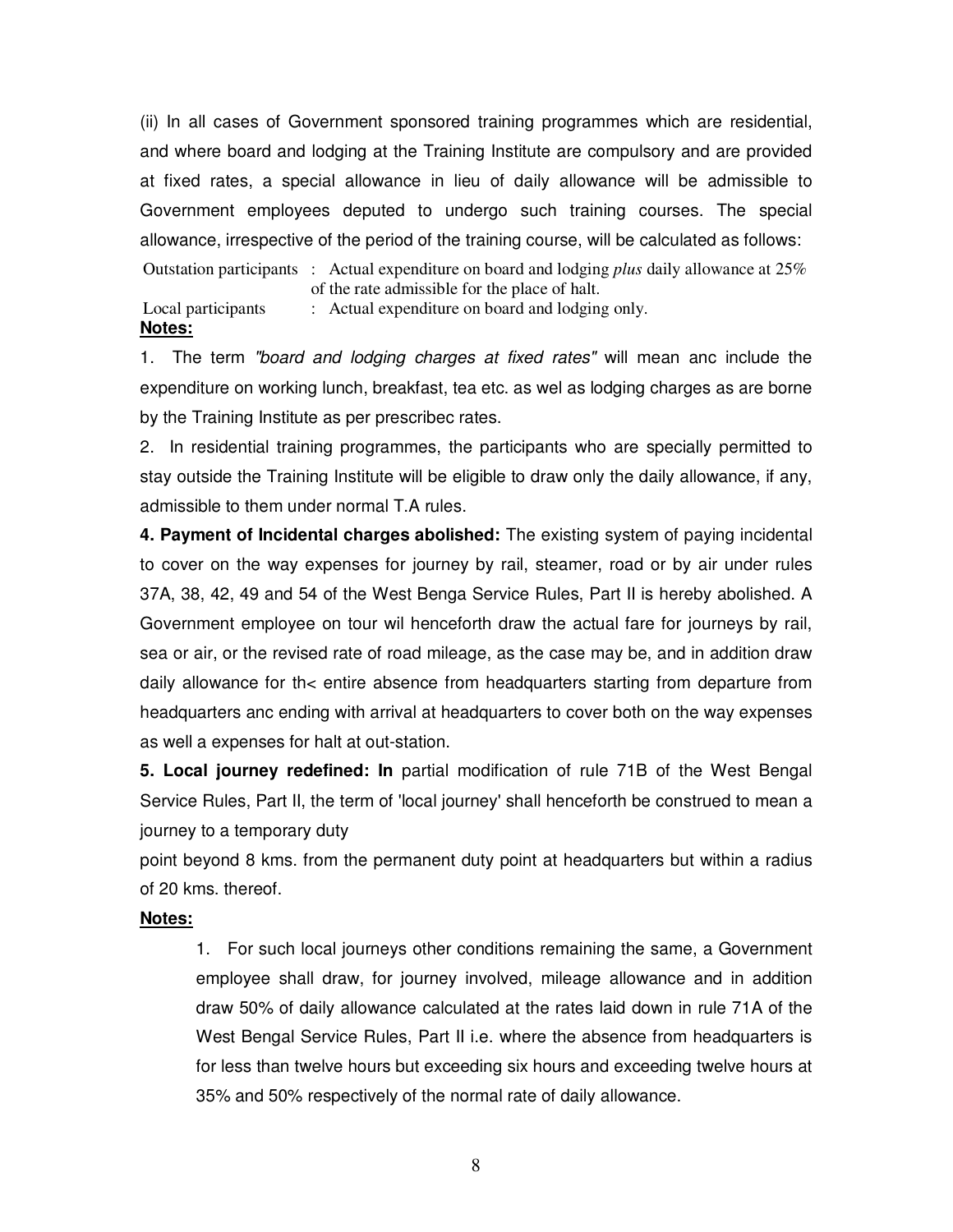2. No travelling allowance or daily allowance shall be admissible for the local journeys to the same temporary duty point beyond 60 days.

3. Unless it is expressly allowed by the Government by any special order, halt I i.e. night-halt shall not be allowed for performing duties at the out-station falling within the jurisdiction of local journeys.

### **6. Journey by Government vehicles:**

Regarding use of Government vehicles and admissibility of daily allowance the provisions laid down in the "State Government decision" under Note 6 below rule 157 of West Bengal Service Rules, Part II shall be modified as follows:

"Government vehicles should not be used between places connected by Railway except with the prior approval of the Controlling Officer, who will accord such approval only in the exigencies of public service and after having due regard to the need for performing the journey by Government vehicle."

# 7. **Entitlements for journey on Transfer:**

I. Unless it is otherwise indicated in this para, the entitlements of a Government employee for journey on transfer shall continue to be guided by the provisions laid down in rule 99 read with rule 100 of the West Bengal Service Rules, Part II.

II. In suppression of Finance Department Memo No. 5299-F, dt. 1.6.90, a Government employee on transfer will be entitled to the following concessions:

# **A. Transfer grant and packing allowance:**

| Pay range                                        | Lump sum transfer<br>grant | <b>Packing allowance</b> |
|--------------------------------------------------|----------------------------|--------------------------|
| $\text{Rs. } 16,400$ and above                   | Rs. 2,250                  | Rs. 1,500                |
| Rs. 8,000 and above, but less than<br>Rs. 16,400 | Rs. 1,800                  | Rs. 1,200                |
| Rs. 6,500 and above, but less than<br>Rs. 8,000  | Rs. 1,350                  | Rs. 900                  |
| Rs. 4,100 and above, but less than<br>Rs. 6,500  | Rs.<br>900                 | 675<br>Rs.               |
| <b>Below Rs. 4,100</b>                           | 675<br>Rs.                 | 675<br>$\mathbf{R}$ s    |

The rates of lump sum transfer grant and packing allowance will be as follows:

Notes: Packing allowance is admissible to a Government employee subject to conditions detailed below:

1. Packing allowance is in the nature of lump sum transfer grant anc sanctioned at flat rate. The same can be sanctioned without insisting production of receipts relating to packing of personal effects.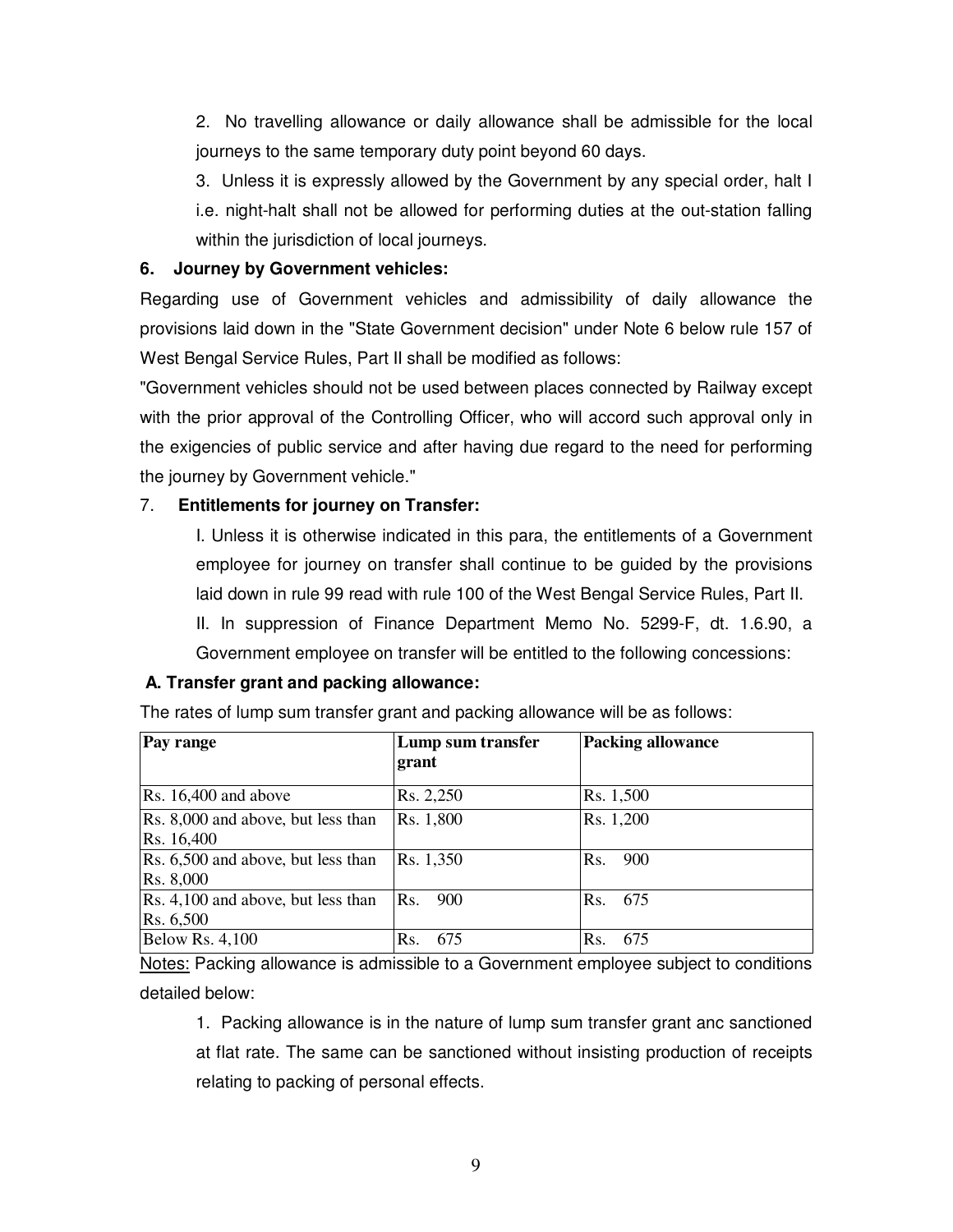2. Packing allowance will be admissible if any quantum of luggage carried by the officers irrespective of the fact whether he has clair transportation charges for the personal effects or not.

3. Packing allowance is admissible even if the officer does not shift family but shifts his personal effects.

4. Packing allowance is admissible in full even if the officer carries only  $\setminus$  little personal effects.

5. Full amount of lump sum transfer grant and packing allowance wil admissible only when a change of residence is involved as a resul transfer and the transfer involves a change of station located at a distc of/or more than 20 km. from each other.

6. For transfer to a station which is at a distance of less than 20 km. from the old station and for transfer within the same station, the lump 5 transfer grant and packing allowance will be restricted to one-third OJ admissible amount provided a change of residence is actually involved.

# **B. Accommodation and Mileage Allowance for journeys by rail, steamer or by road (I) Journey by rail or steamer:**

Accommodation and mileage allowance entitlements as prescribed in para and 2C above for journeys on tour between places connected by rail or steamer will also be applicable in case of journeys on transfer.

# **(II) Journey by road:**

Where the Government employee himself with the members of his family travels by road on transfer, the entitlement will be in the following scale:

(a) Between places connected by rail:

Road mileage, limited to rail mileage by the entitled class. (b) Between places connected by road only:

(i) For journeys in full taxi or own car: Road mileage at Rs. 5/- per km. as under notwithstanding how the Government employee and the members of family traveled—

For self One road mileage. For one additional member of the family Nil. For two additional members of the family **Solutional Cone** additional road mileage For more than two additional members of the family

Two additional road mileage

(ii) For journey by bus: Actual bus fare for self and each member of the family.

C. Carriage of personal effects on transfer: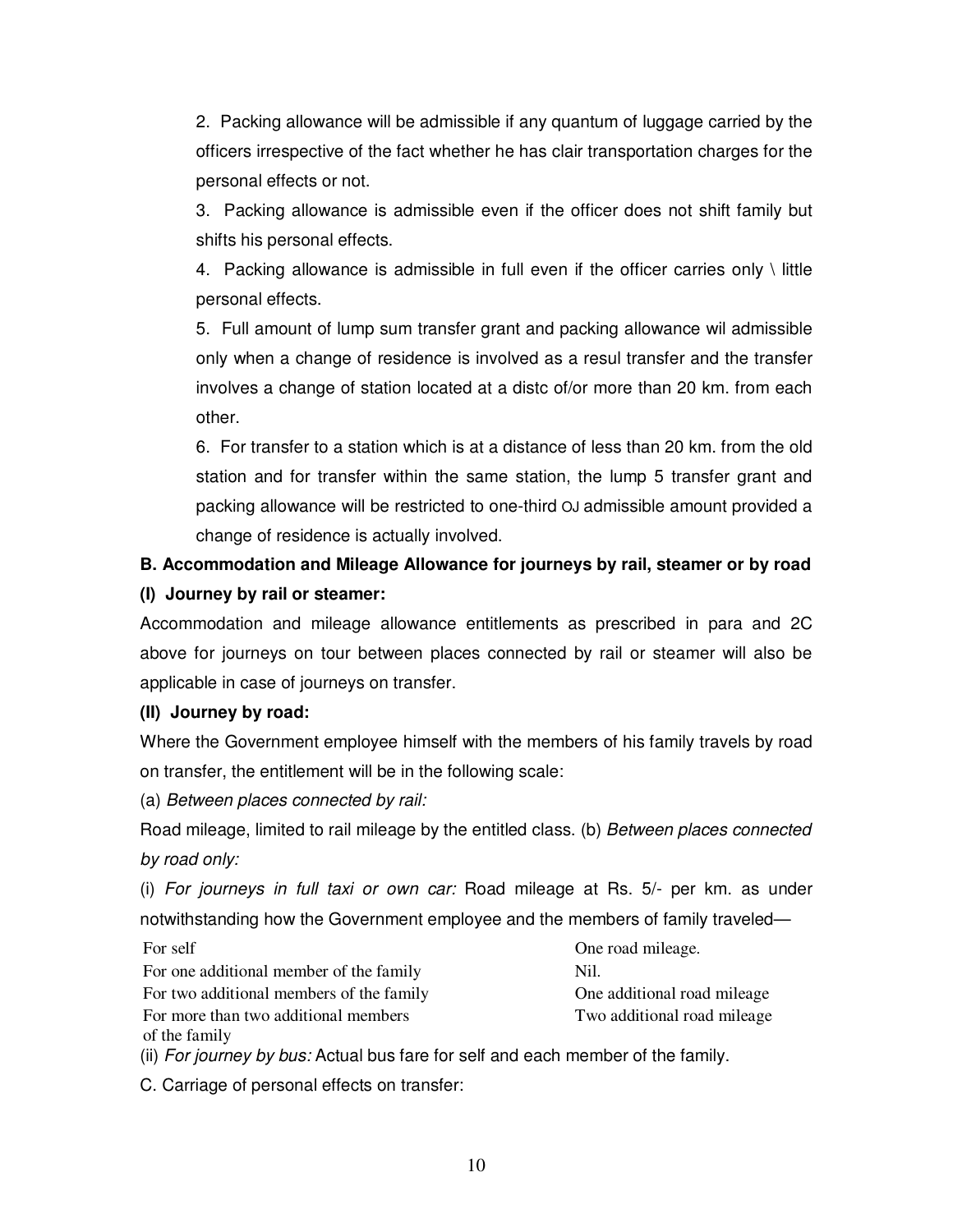#### (a) When personal effects are carried by rail:

The pay ranges and the entitlement for carriage of personal effects will be as follows:

| Pay range                                                                  | Personal effects that can be carried                                        |  |
|----------------------------------------------------------------------------|-----------------------------------------------------------------------------|--|
|                                                                            |                                                                             |  |
| Rs. $16,400$ and above                                                     | Full four-wheeler wagon or 6,000 kg. by goods train; or one                 |  |
|                                                                            | double container.                                                           |  |
| Rs. 8,000 and above, but less than Rs.                                     | Full four wheeler wagon, or 6,000 kg. by goods train; or one                |  |
| 16,400                                                                     | single container.                                                           |  |
| Rs. $6,500$ and above, but less than Rs. $8,000$ 3,000 kg, by goods train. |                                                                             |  |
| Rs. $4,100$ and above, but less than Rs. $6,500$ 1,500 kg. by goods train  |                                                                             |  |
| <b>Below Rs. 4,100</b>                                                     | $1,500$ kg. by goods train.                                                 |  |
| (b)                                                                        | When personal effects are carried by road between places connected by rail: |  |

A Government employee carrying goods by road between places connected by rail may draw actual expenditure on transportation of personal effects by road or the amount admissible. On transportation of the maximum admissible quantity by rail plus an additional amount of not more than 25% thereof whichever is less.

(c) When personal effects are carried by road between places not connected by rail:

The allowance for carriage of personal effects between places connected byroad only will be at the following uniform rates subject to existing conditions:

| Pay range                                       | <b>Ordinary Localities</b> | Calcutta, Darjeeling<br>District {except Siliguri Sub-<br>division) |
|-------------------------------------------------|----------------------------|---------------------------------------------------------------------|
| $Rs. 8,000$ and above,                          | Rs. 18.00                  | Rs. 30.00                                                           |
| Rs. $6,500$ and above, but less than Rs. $9.00$ |                            | Rs. 15.00                                                           |
| Rs. 8,000                                       | Rs. 4.60                   | Rs. 7.60                                                            |
| Below Rs. 6.500                                 |                            |                                                                     |

D. Transportation of Conveyance on transfer:

Subject to the existing conditions, the following modifications are made in the n regarding transportation of conveyance on transfer:

(a) A Government employee on transfer shall be entitled to transportation conveyance in

the following scales:

| Pay range             | Scale                                                 |
|-----------------------|-------------------------------------------------------|
| Rs. $6,500$ and above | One motor car, or one motor cycle /scooter one horse. |
| Less than Rs. $6,500$ | One motor cycle/scooter, or one bi-cy                 |

(b) *The rates of allowance for transportation of motor car or motor cycles by road on transfer* 

*shall be as follows subject to the existing terms and condition* 

| Mode of transportation | Between places connected by rail |                              | Between places not<br>connected by rail |          |
|------------------------|----------------------------------|------------------------------|-----------------------------------------|----------|
|                        | Motor Car                        | Motor Cycle/ Scooter<br>etc. | Motor Car Motor Cy                      | Scoote e |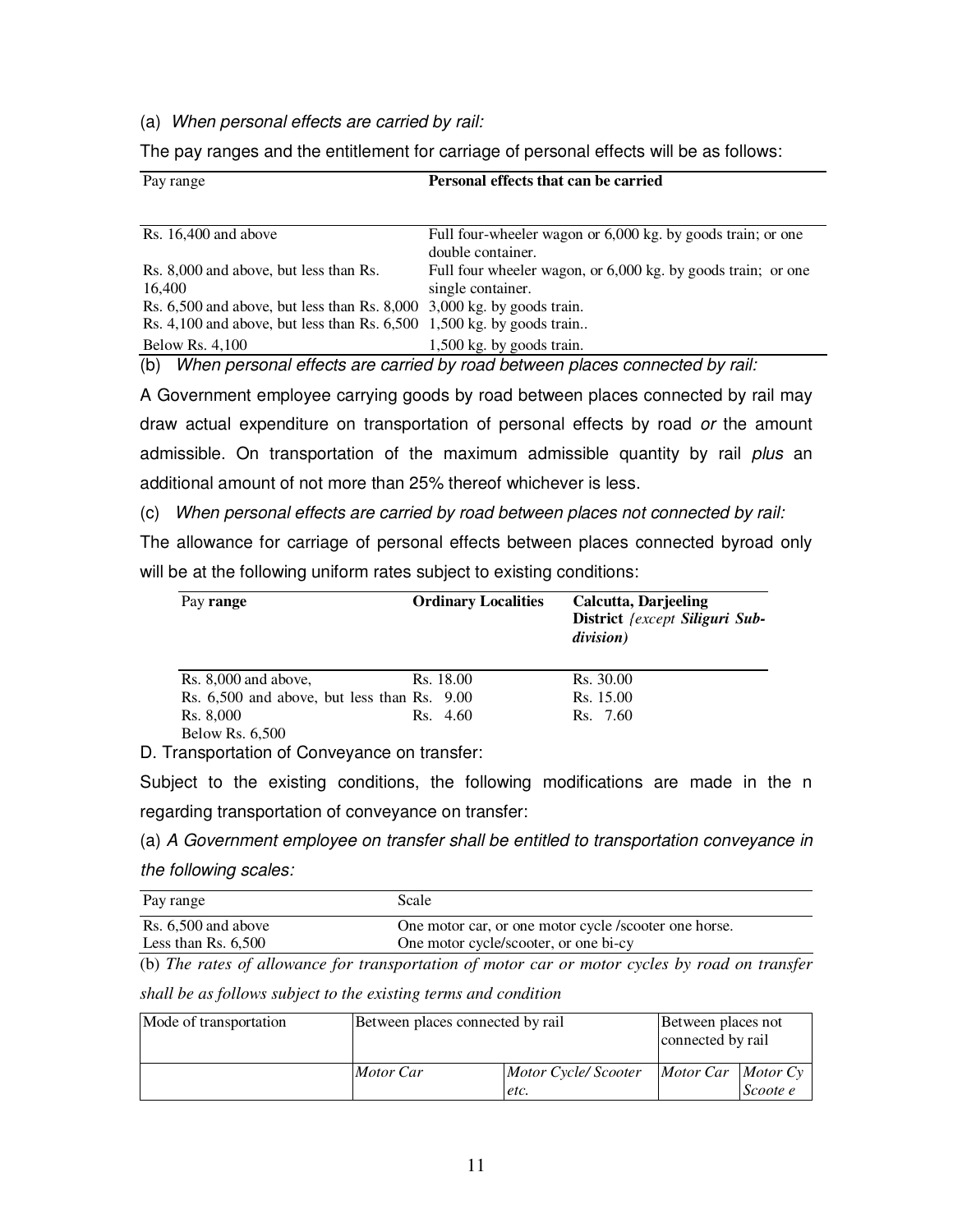| $(i)$ When the conveyance is<br>sent under its own propulsion | Rs. 5/- per km.<br>limited to expenditure<br>on transportation by<br>passenger train<br>on rail | Rs. 2/- per km.<br>limited to expenditure<br>on transportation by<br>passenger train<br>on rail | $Rs. 5/-per$<br>km. | $Rs.2/-pe$ |
|---------------------------------------------------------------|-------------------------------------------------------------------------------------------------|-------------------------------------------------------------------------------------------------|---------------------|------------|
| $\left  \left( ii\right) \right\rangle$ When the conveyance   | Actual expenses                                                                                 | Actual expenses                                                                                 | Actual              | Actual     |
| <i>is sent loaded on a truck</i>                              | limited to the amount                                                                           | limited to the amount                                                                           | expenses            | expenses   |
|                                                               | calculated at the rate                                                                          | calculated at the rate of llimited to                                                           |                     | limits the |
|                                                               | of Rs. $5/$ per km. or                                                                          | Rs. $2/-$ per km. $or$                                                                          | the amount          | amount     |
|                                                               | expenditure on                                                                                  | expenditure on                                                                                  | calculated          | calculate  |
|                                                               | transportation on rail                                                                          | transportation by                                                                               | at the rate         | the rate c |
|                                                               | whichever is less                                                                               | passenger train                                                                                 | of Rs. $5/-$        | $Rs. 2/-p$ |
|                                                               |                                                                                                 | whichever is less                                                                               | per km.             |            |

# **E. Additional to and fro fare by entitled class to a Government employee on transfer.**

An employee will be entitled to an additional fare by the entitled class for onward and return journey, in addition to the normal transfer travelling allowance entitlement, if he has to leave his family behind because of non-availability of Government residential accommodation at the new place of posting:

Provided that— (i) where the Government accommodation is available and the Officer does not stay in the Government accommodation allotted to him on the ground of being of category or for any other reason, he will not be entitled to the additional fare, Government accommodation is available and the Officer had refused it;

(ii) where a Government employee brings family before actual allotment, in such cases, if T.A./D.A. has been claimed for such family members, no additional fare will be admissible to the Government employee; (iii) non-availability of private accommodation will not be treated as a ground for additional fare.

# **8. Travelling Allowance for Temporary Transfer:**

In all cases of transfers for short periods not exceeding one hundred and eighty days, the journeys from the headquarters to the station of deputation and back may be treated as on tour for purposes of regulating travelling allowance and daily allowance. Daily allowance will be paid for the halts at the outstation as per para 3(11) of this Annexure. Every transfer order should specify whether it is a regular transfer or a temporary transfer for a period not exceeding 180 days.

Notes:

1. No advance of pay will be allowed in the case of temporary transfer.

2. No joining time shall be admissible in cases of temporary transfer. Only the actual transit time, as admissible in case of journeys on tour, shall be admissible.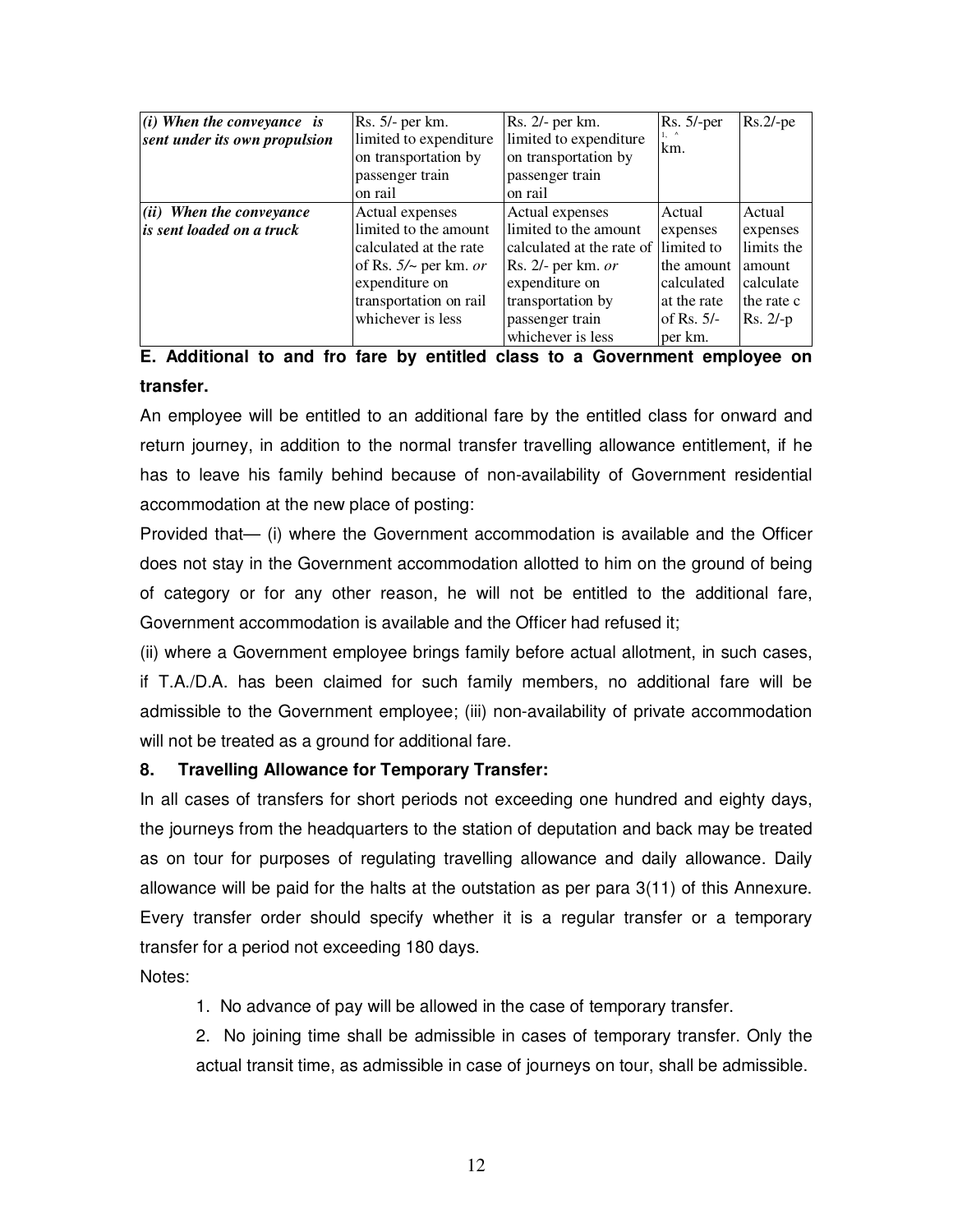3. In order to obviate difficulty in Audit, the nature/period of transfer is to be indicated in the T.A. Bill.

4. The period of 180 days for drawal of daily allowance for halt at an outstation on temporary transfer will be calculated on the basis of the halt which will begin from the time the forward journey ends at the out-station and will end at the time the return journey commences. The claim for daily allowance for halt at the new station will require counter-signature of the Controlling Officer in respect of the post at the new station, in case of any portion of the claim remaining undrawn on re transfer to the old headquarters.

5. Save the provisions laid down above in the matter of regulating travelling allowance/daily allowance and joining time in the case of temporary transfer, on other factors like assumption of charge of a new post, change of headquarters, drawal of pay and allowances of the post etc. associated with the term 'transfer' defined in rule 5(40) of the West Bengal Service Rules, Part I, the normal rules shall continue to apply.

**9. Travelling Allowance entitlements to the State Government employees on retirement:** Notwithstanding the provisions laid down in rule 132 of the West Bengal Service Rules, Part II, travelling allowance will be admissible in respect of the journey of a retiring Government employee and members of his family from the last station of his duty to his home town or to the place where he and his family is to settle down permanently even if it is other than his declared home town subject to the following terms and conditions:

**(a) Accommodation and Mileage allowance for journeys by rail, steamer or by road:** Entitlements shall be as for journey on transfer laid down in para 7 of this Annexure.

**Explanation:** In regard to the question as to how the travelling allowance in respect of the members of the family of a retiring Government employee, who do not actually accompany him is to be regulated, the provisions laid down in rule 105 of the West Bengal Service Rules, Part II may be applied *mutatis mutandis* in all such cases. A member of a Government employee's family who follows him within six months or precedes him by not more than one month may, therefore, be treated as accompanying him. The period of one month or six months, as the case maybe, maybe counted from the date the retiring Government employee himself actually moves. The claims of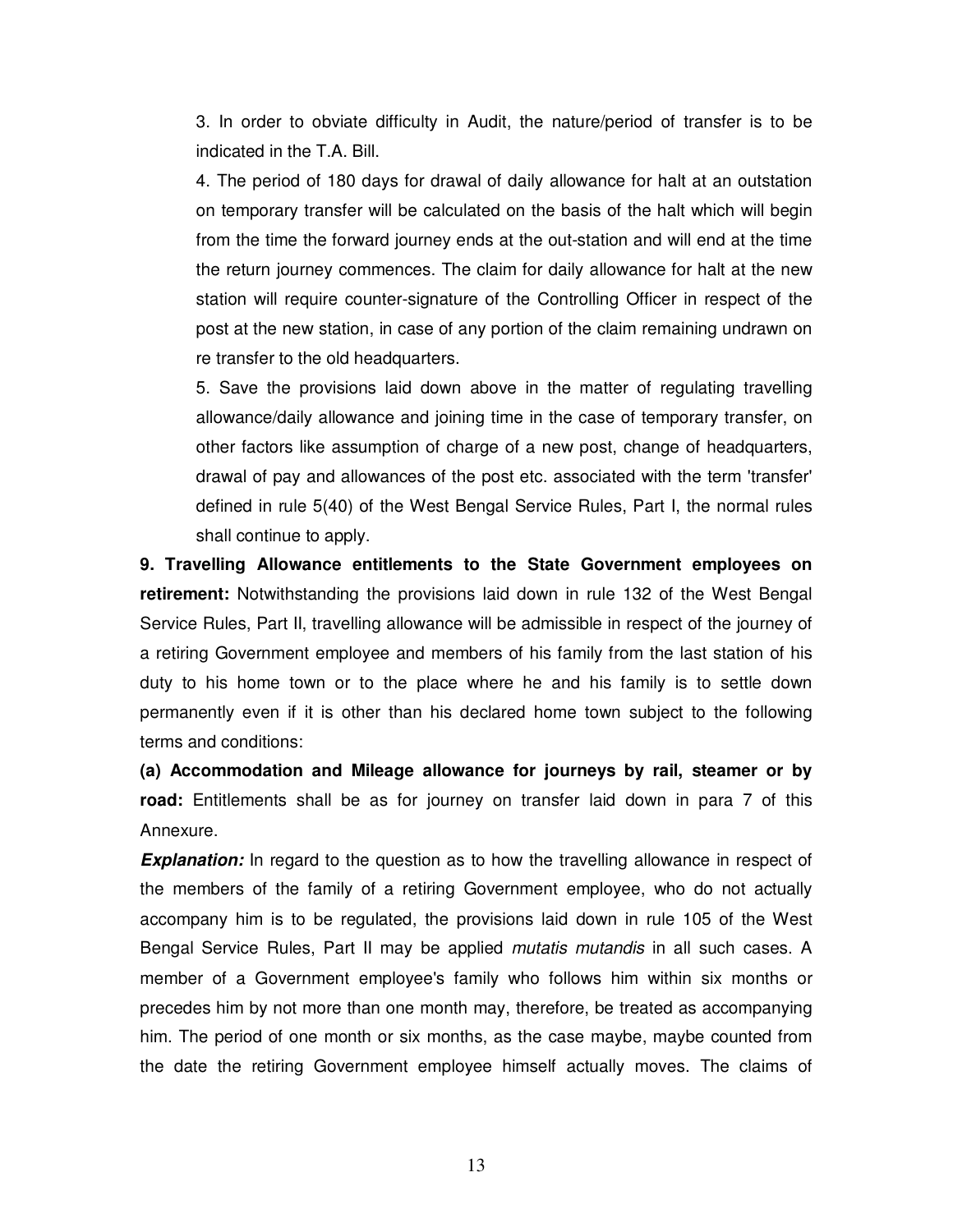travelling allowance in respect of the family members shall not be payable until the head of the family himself or herself actually moves.

(b) The Government employee shall, besides the fares for the journey, be also eligible to draw lump sum transfer grant and packing allowance, if the distance from the last station of duty to place of settlement is more than 20 km. However, as in the case of serving employees on transfer, Government employees who, on retirement, settle at the last station of duty itself or within a distance of less than 20 km. may be paid one third of the amount of lump sum transfer grant and packing allowance, subject to the condition that a change of residence is actually involved.

(c) Transportation of personal effects at the scale and rate laid down in para 7 of this Annexure is allowable. The Government employee shall also be entitled to claim the cost of transportation of personal effects between railway station and residence at either end of the journey as in the case of transfer.

(d) The actual cost of transporting a motor car or other conveyance maintained by the Government employee before his retirement is reimbursable as per provisions laid down in para 7 of this Annexure.

Explanation: In regard to the time-limits applicable for transportation of personal effects, the time-limit prescribed in the Explanation below sub-para (a) above in the case of members of the family, namely, one month anterior and six months posterior to the date of the move ol the retiring Government employee himself, should apply in the case of transportation of his personal effects, (e) The grant of the concession will be further subject to the following conditions: (i) It will be admissible by the shortest route from the last place of duty of the Government employee to his home town or to the place where he and hi: family are to settle down permanently even if it is other than his declared hometown.

(ii) The concession may be availed of by a Government employee who is eligible for it, at any time during his leave preparatory to retirement, or within six months of the date of retirement.

(iii) The concession will be admissible to the permanent State Government employees who retire on a retiring pension or on superannuation, invalid or compensation pension.

(iv) The concession will also be admissible to the temporary State Government employees who retire on attaining the age of superannuation or become invalid or are retrenched from service without being offered alternative employment provided that they

14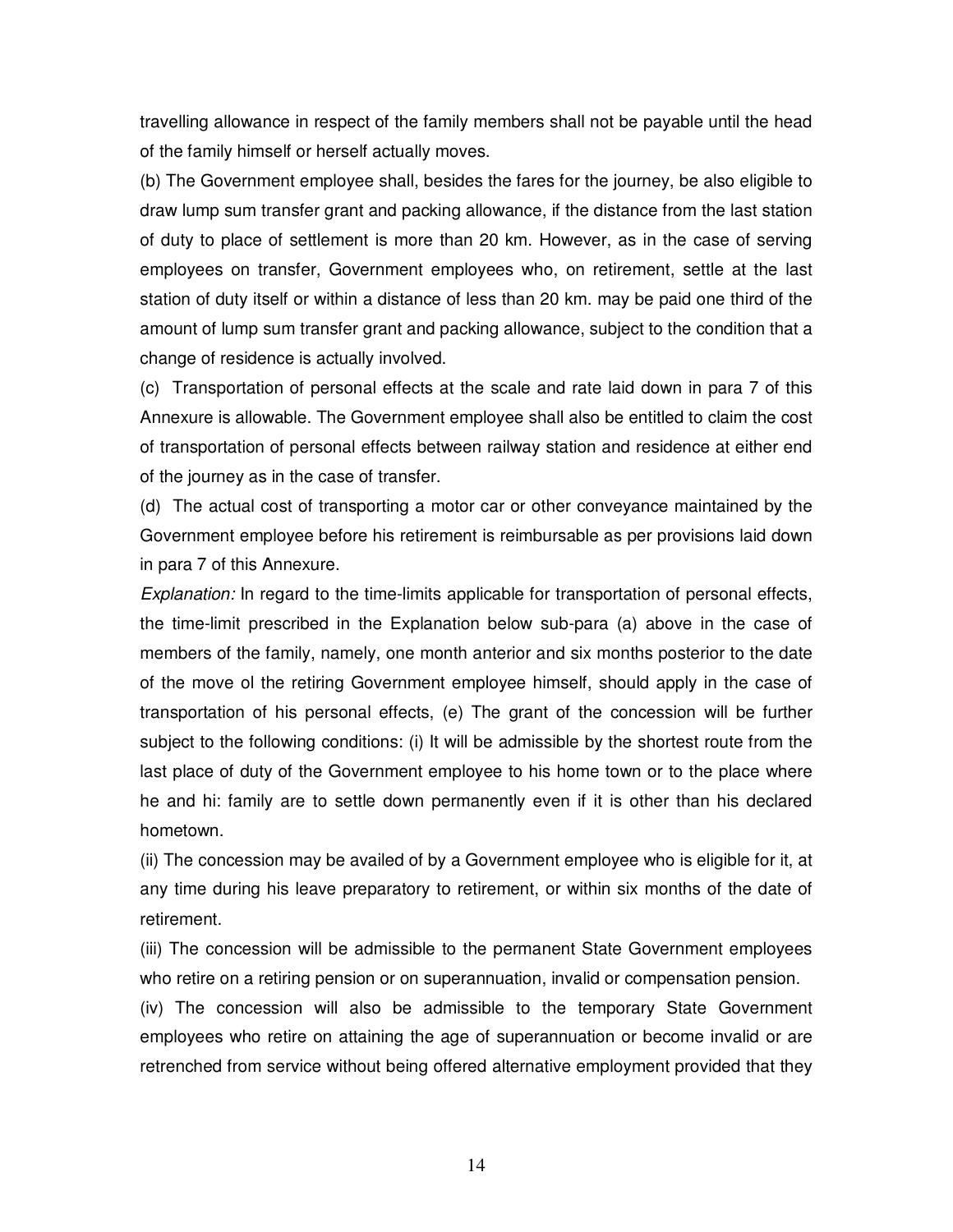have put in a total service of not less than 10 years under the State Government at the time of retirement, invalidation or retrenchment.

(v) Where an Officer is re-employed under the State Government while he is on leave preparatory to retirement or within six months of the date of his retirement, the concession may be allowed to be availed of by him within six months of the expiry of the period of his re-employment, (vi) A Government employee will be eligible to the retirement travelling allowance concession in full, notwithstanding the fact that he had availed of leave travel concession to home town or any place in India just before his retirement.

(f) The concession will not be admissible to Government employees—

(i) who quit service by resignation; or (ii) who may be dismissed or removed from service; or (iii) who are compulsorily retired as a measure of punishment; or (iv) who are temporary employees with less than ten years of service retiring on superannuation/invalidation/retrenched.

(g) The concession will not be admissible to persons who—

(i) are not in the whole-time employ of the Government or are engaged on

contract; (ii) are paid from contingencies;

(iii) are eligible for any other form of travel concession on retirement, (h) The claims for the concession will have to be drawn on T.A. Bill forms like Transfer Travelling Allowance claims. The claims of officers who were their own Controlling Officers before retirement will, however, be countersigned by the next superior administrative authority.

(i) Before reimbursing the Travelling Allowance admissible under these orders, the Controlling Officer should satisfy themselves, as far as possible, that the claimant and members of his family actually performed the journey to the home town or the other place to which he might have proceeded to settle there, e.g., by requiring the production of original railway vouchers relating to transportation of personal effects, conveyance etc.

#### **10**. **Definition** of **Family:**

In supersession of rule 4(7) of the West Bengal Service Rules, Part II, the term 'Family' is defined as follows:

"Family means a Government employee's wife (but not more than one wife) or husband, as the case may be, residing with the Government employee and legitimate children and stepchildren residing with and wholly dependent on the Government employee. It also

15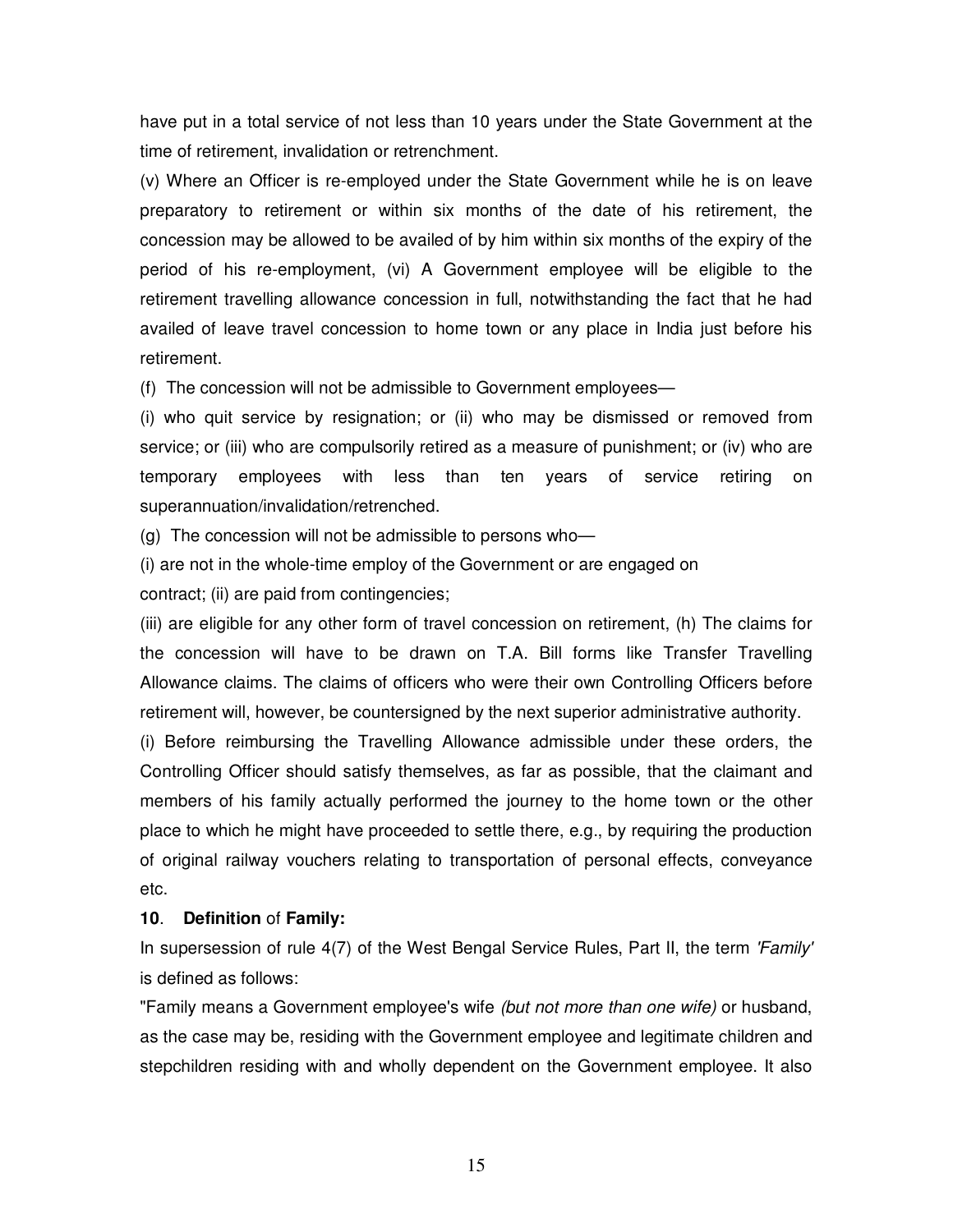includes parent, stepmother, sisters and minor brothers residing with and wholly dependent on the Government employee." Notes:

1. "Children" shall mean and include major sons and married daughters including widowed daughters, so long as they are residing with and wholly dependent upon the Government employee.

2. The "children" shall also include children taken as wards by the Government employee, under the Guardians and Wards Act, 1890, provided such award lives with the Government employee and is treated as a member of the family and provided the Government employee through a special will, has given such a ward the same status as that of natural-born child.

3. The married daughter can be said to be wholly dependent on the father/ mother only in case of special and exceptional circumstances, such as where she has been divorced, abandoned or separated from the husband, and is financially dependent on the parent.

4. The term "sisters" occurring above, shall mean both urmarried sisters residing with and wholly dependent on the Government employee and widowed sisters residing with and wholly dependent on the Government employee (provided their father is either not alive or is himself wholly dependent on the Government employee concerned). Explanation: A legitimate child, stepchild, parents, sisters and minor brothers

who reside with the Government employee and whose income from all sources including pension (inclusive of dearness relief temporary increase in pension and pension equivalent of gatuity does not exceed Rs. 1500/- p.m. shall be deemed to be "wholly dependent" upon the Government employee.

**11. Conveyance Allowance to Blind and Orthopedically handicapped employees:**

In partial modification of rule 29A of the West Bengal Service Rules, Part-II and supersession of Finance Department Memo No. 5299-F, dt. 1.6.90, the rate of conveyance allowance admissible to blind and orthopedically handicapped State Government employees shall be 5% of basic pay subject to a maximum of Rs. 200/ p.m.

**12. Permanent monthly Travelling Allowance/(unconditional) Conveyance Allowance:** The incumbents of the posts to which permanent monthly travelling allowance/ (unconditional) conveyance allowance is attached or such allowance has been sanctioned under general or special orders of the Government shall draw permanent monthly travelling allowance/ (unconditional) conveyance allowance at the

16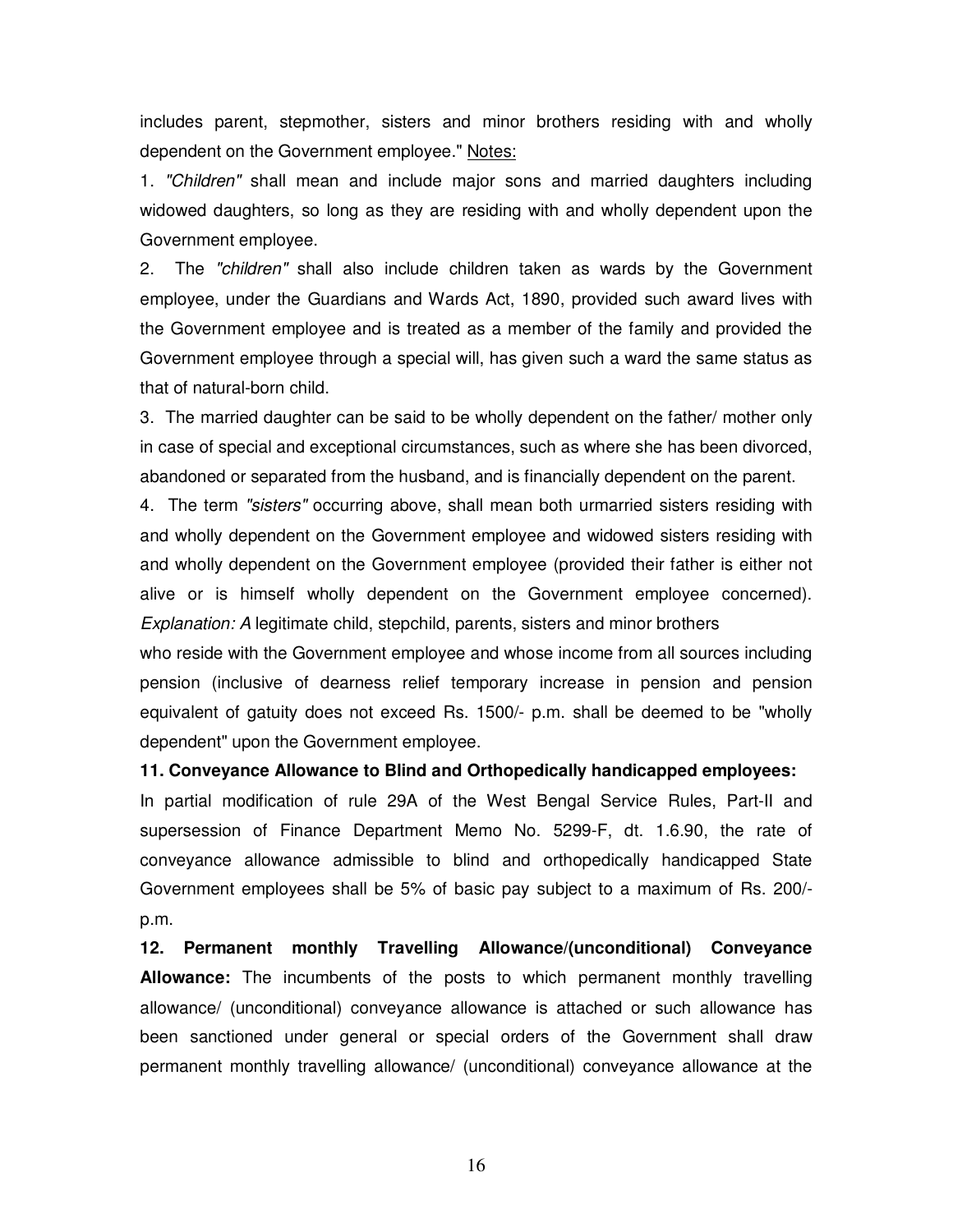following uniform rates according to their pay ranges under the existing terms and conditions:

| Pay ranges                                             | Rate per month |
|--------------------------------------------------------|----------------|
| $\textsf{Rs. } 8,500 \text{ and above}$                | <b>Rs.</b> 185 |
| $\text{Rs. } 5,500$ and above, but less than Rs. 8,500 | Rs.150         |
| Rs. 4,000 and above, but less than Rs. 5,500           | Rs. 120        |
| $\text{Rs. } 3,000$ and above, but less than Rs. 4,000 | Rs.105         |
| Less than Rs. $3,000$                                  | <b>Rs.</b> 90  |

# **Explanations:**

1. If the existing rates of permanent monthly travelling allowance/(unconditional) conveyance allowance admissible to any category of employees are higher than the rates mentioned above, such employees will continue to draw the existing rates without further revision.

2. This order does not qualify a Government employee, who was not in receipt of any permanent monthly travelling allowance/(unconditional) conveyance allowance to draw such benefit without prior approval of the Government.

# **Conveyance Allowance**:

Subject to the provisions laid down in Appendix 5 of the West Bengal Service Rules, Part II regulating the drawal of conveyance or horse allowance, the rates of conveyance allowance prescribed in rule 29 shall be as per following maxima:

| a. for horse or pony           | Rs. 150/-p.m.  |
|--------------------------------|----------------|
| b. for a motor car             | Rs. 450/- p.m. |
| c. for a motor cycle           | Rs. 125/- p.m. |
| d. for a bi-cycle or tri-cycle | Rs. 25/-p.m.   |

**Note:** No motor car allowance will be admissible to any Government employee drawing pay of Rs. 10,000/- or less a month.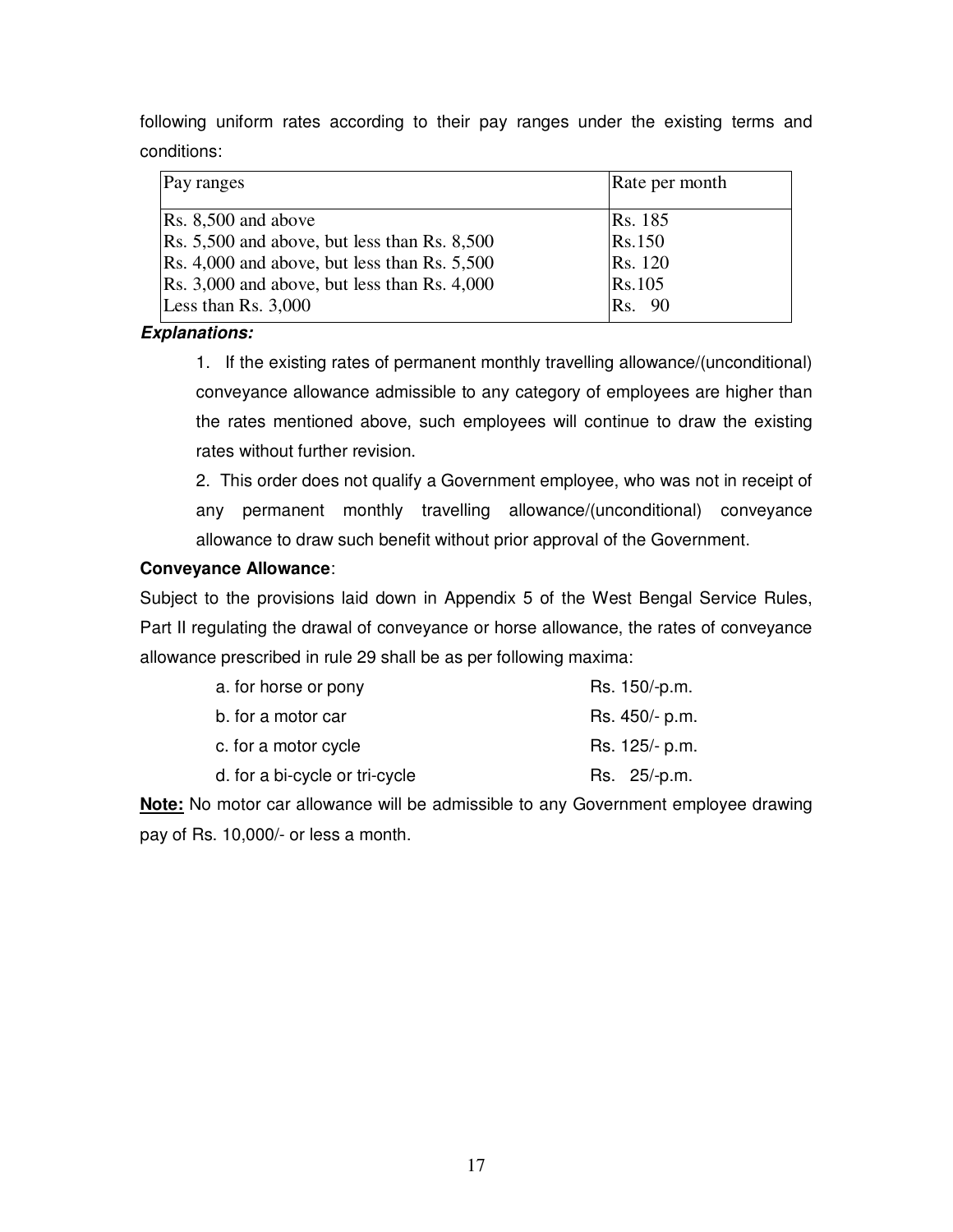#### **GOVERNMENT OF WEST BENGAL Finance Department Audit Branch**

MEMORANDUM No. 4731-F Calcutta, the 25th May, 1999

Consequent upon revision of travelling allowance and daily allowance admissible to the State Government employees under this Department Memo No. 4730-F, dated 25.5.99, a question has arisen as to how the drawal of travelling allowance and daily allowance admissible to the Ministers, the Ministers of State and the Deputy Ministers will be regulated.

2. After careful consideration of the matter, the Governor has been pleased to make the following modifications in the existing rules and orders in this regard:

(i) The Ministers, the Ministers of State and the Deputy Ministers will draw travelling allowance at the same rates and scales as are admissible and under the same conditions as are applicable to the State Government Officers drawing pay of Rs. 16,400/- and above, unless there is any specific provisions to the contrary for drawal of such travelling allowance in the rules laid down in Appendix 17 of the West Bengal Service Rules, Part II.

(ii) **Journey by road:** Other conditions remaining unchanged, the Ministers may, at their option, charge road mileage at a rate of Rs. 5 per km. for journey by road,

(iii) **Daily allowance:** While touring on public business, daily allowance shall be drawn by Ministers, Ministers of State or Deputy Ministers for the period of absence from the headquarters at the rates detailed below:

(I) When daily allowance is claimed for tours within the State—

(a) for .ordinary localities Rs. 135/-

(b) for Darjeeling District (except Siliguri Sub-division) Rs. 260/-

(II) When travelling in localities outside the State of West Bengal on official business—

The drawal of daily allowance will continue to be regulated under Finance Department Memo No. 4515-F, dated 16.6.98.

3. The rates of daily allowance as laid down in para 2(iii) above, will also be admissible to the Political Secretary to the Chief Minister as well as to the Confidential Assistants to the Chief Minister, the Ministers and the Ministers of State.

4. This order will take effect from the 1st June, 1999.

5. Necessary amendments in the relevant rules will be made in due course.

Sd/- A. K. GANAI, Joint Secy, to the Govt, of West Bengal,